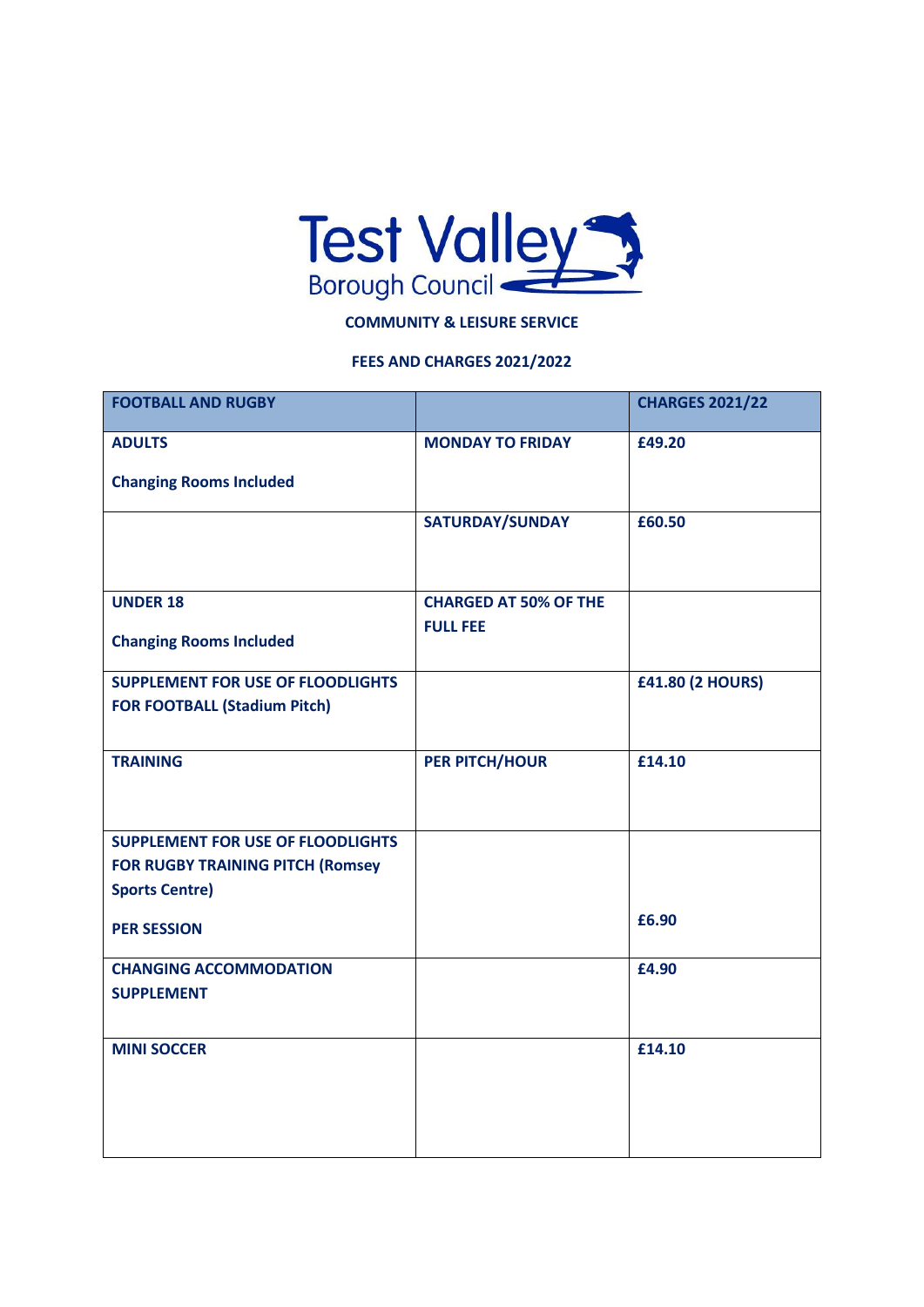| <b>CRICKET</b>                                                                 |                                      |               |
|--------------------------------------------------------------------------------|--------------------------------------|---------------|
| <b>ADULTS</b>                                                                  | <b>MONDAY TO FRIDAY</b>              | £48.90        |
| <b>Changing Rooms and Pavilion Rooms</b><br><b>Included</b>                    |                                      |               |
|                                                                                | SATURDAY/SUNDAY                      | £63.80        |
| <b>UNDER 18</b><br><b>Changing Rooms and Pavilion Rooms</b><br><b>Included</b> | <b>CHARGED AT 50% OF FULL</b><br>FEE |               |
| <b>CROQUET (HUNTS FARM)</b>                                                    |                                      |               |
| Per Week (Exclusive to Croquet Club)<br><b>Mon, Tues and Wednesday</b>         |                                      | £43.00        |
| <b>EVENTS</b>                                                                  |                                      |               |
| <b>HIRE OF WHOLE SITE</b>                                                      | <b>PER DAY</b>                       | £300 Full Day |
| (P20, Charlton)                                                                |                                      | £150 Half Day |
|                                                                                |                                      |               |
| <b>ATHLETICS</b>                                                               |                                      |               |
| <b>RUNNING TRACK</b>                                                           |                                      |               |
| <b>ANNUAL SEASON TICKET</b>                                                    |                                      |               |
| <b>ADULT</b>                                                                   |                                      | £39.00        |
| <b>JUNIOR</b>                                                                  |                                      | £19.80        |
| <b>HIRE OF PAVILION ROOM</b>                                                   |                                      | £11.80        |
| (PER HOUR)                                                                     |                                      |               |